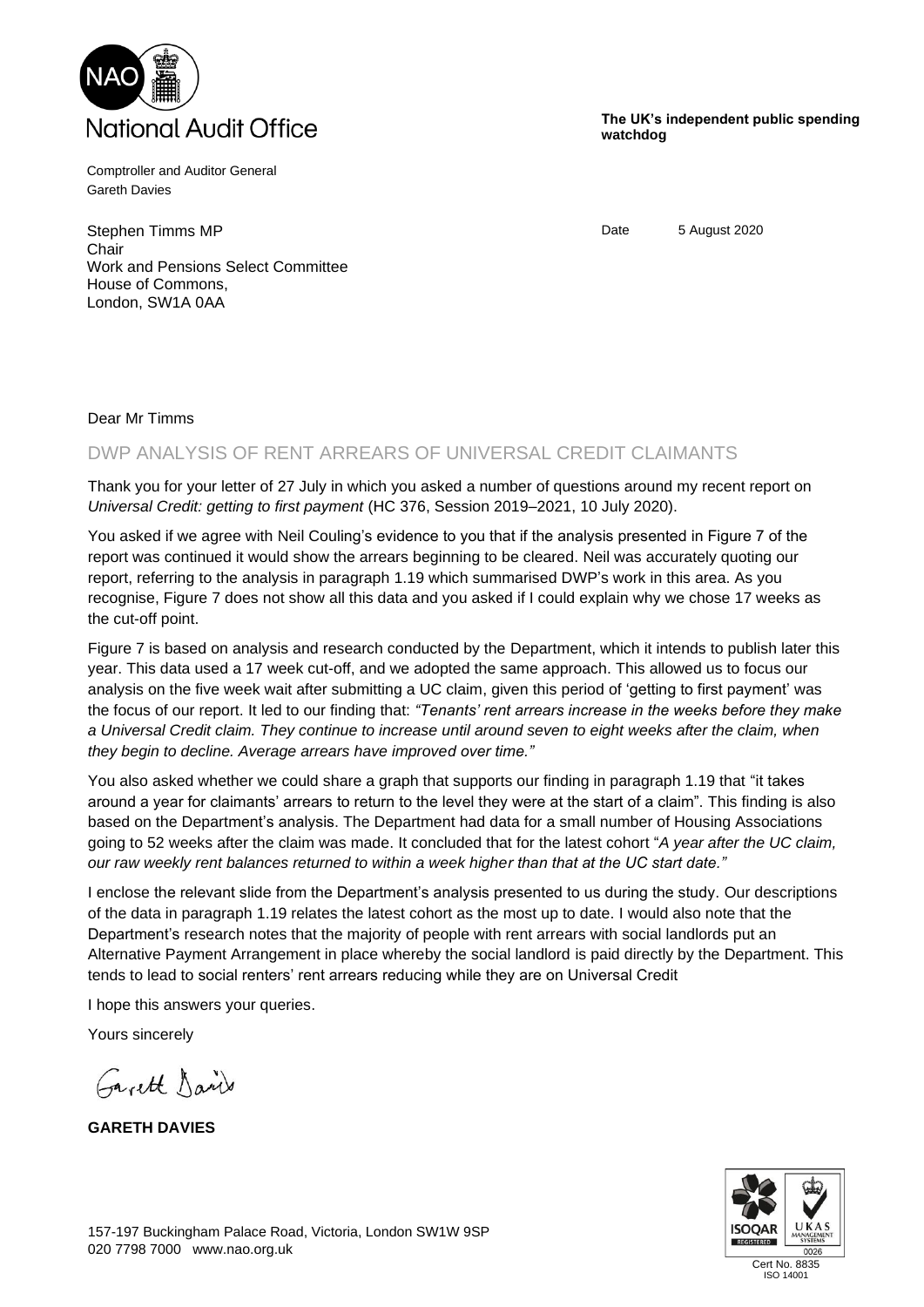## Similar pattern across annual cohorts

The charts below shows the average rental balance trends across all landlords for three consecutive annual cohorts. For both, the average rent balance drops between the first and last cohort. The dashed lines highlight the level of rent arrears at the UC claim start date. (See slide 16 for details on how we've constructed the averages). The annual cohorts of tenants:

- The left chart All tenants from the 8 landlords that were present from 17 weeks before and after UC.  $\mathbf{m}$  .
	- . In general: Tenants had 3-4 weeks of arrears before a sustained increase leading up to their claim which guickened nearer their UC claim start date. The rent balance then peaks at 6 % -8 weeks of rent at around 2 months after the claim before declining.
- The right chart All tenants from the 6 landlords that were present from 52 weeks before and after UC.
	- . The rent balances follow a similar pattern over a wider period. A vear after the UC claim, our raw weekly rent balances returned to within a week higher than that at the UC start date. This measure is amplified to 1.3 weeks by the lagged smoothing using a 4 weekly average.

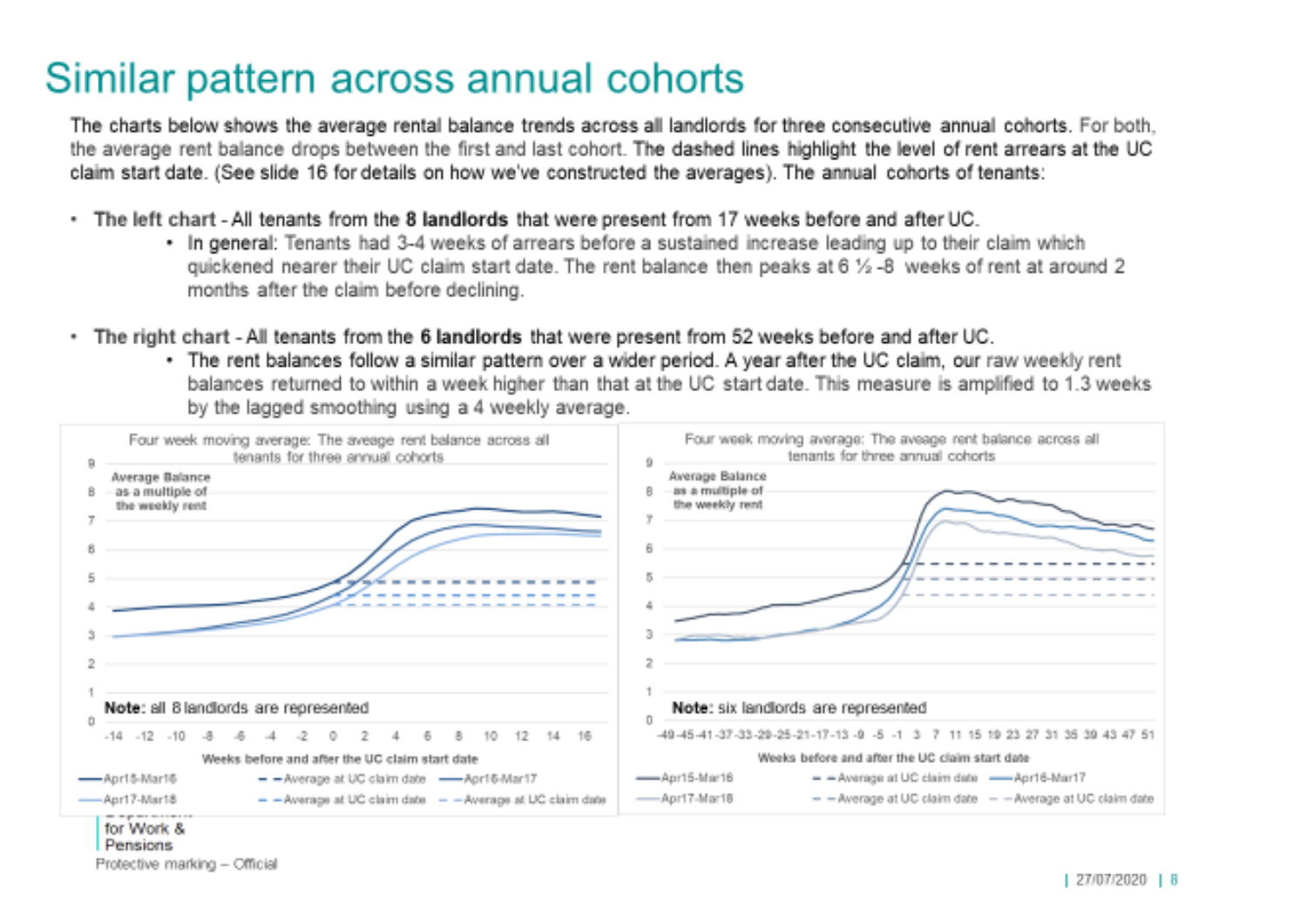

**Work and Pensions Committee** House of Commons, London, SW1A 0AA Tel 020 7219 8976 Email workpencom@parliament.uk

From the Chair

Gareth Davies Comptroller and Auditor General National Audit Office

27 July

Dear Gareth,

The Work and Pensions Committee is currently running an inquiry into the wait for a first payment in Universal Credit. We took evidence from Minister Will Quince and Neil Couling from DWP on 15 July, shortly after the publication of the NAO's report into Universal Credit: getting to first payment.

The Committee is considering any link between the wait for a first payment of Universal Credit and financial hardship, including rent arrears, as part of its inquiry. During the session, Neil Couling referred to Figure 7 of your report (on page 26), which shows the average level of rent arrears faced by Universal Credit claimants from 14 weeks before the date of their claim up to 17 weeks after.

While the chart shows an increase in arrears from four to six-and-a-half weeks after the claim, he suggested that, if "[the NAO] had carried that analysis on, as we have, it shows that the arrears start to clear".<sup>1</sup>

On that basis, it would be helpful to know:

**1. Does Neil Couling's description correctly reflect the NAO's assessment?**

**a. Neil Couling also said that "the NAO decided to cut off the analysis at plus week 17".<sup>2</sup> Please could you explain to us why you chose 17 weeks as the cut off point for this chart?**

**2. Paragraph 1.19 of your report says that "it takes around a year for claimants' arrears to return to the level they were at the start of a claim". Could you share with us a chart which shows the level of arrears for this period—that is, for the full year following the date of the claim?**

It would be helpful to have your response by 24 August.

Yours sincerely,